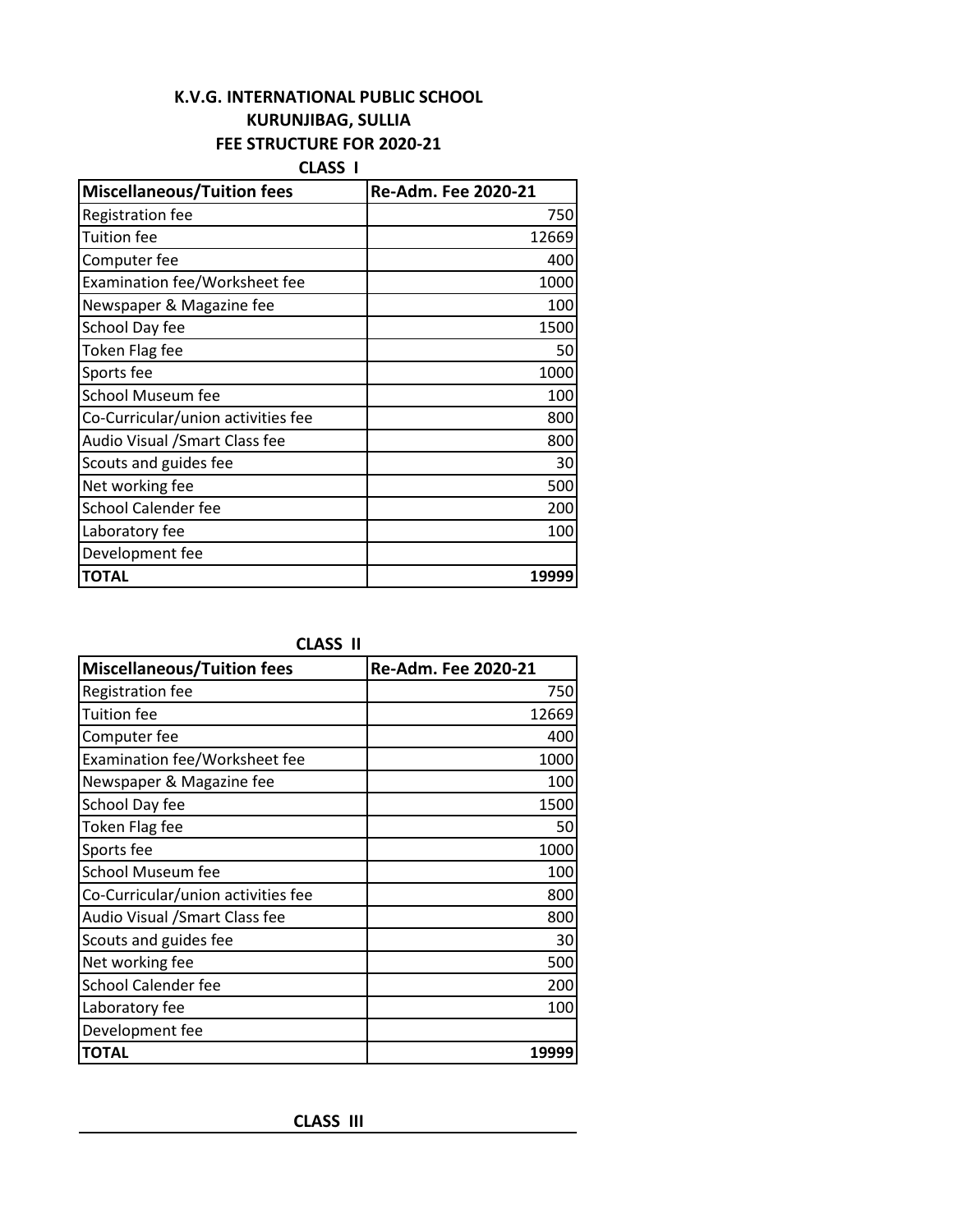| <b>Miscellaneous/Tuition fees</b>  | Re-Adm. Fee 2020-21 |
|------------------------------------|---------------------|
| <b>Registration fee</b>            | 750                 |
| Tuition fee                        | 12669               |
| Computer fee                       | 400                 |
| Examination fee/Worksheet fee      | 1000                |
| Newspaper & Magazine fee           | 100                 |
| School Day fee                     | 1500                |
| <b>Token Flag fee</b>              | 50                  |
| Sports fee                         | 1000                |
| <b>School Museum fee</b>           | 100                 |
| Co-Curricular/union activities fee | 800                 |
| Audio Visual / Smart Class fee     | 800                 |
| Scouts and guides fee              | 30                  |
| Net working fee                    | 500                 |
| <b>School Calender fee</b>         | 200                 |
| Laboratory fee                     | 100                 |
| Development fee                    |                     |
| <b>TOTAL</b>                       | 19999               |

**CLASS IV**

| <b>Miscellaneous/Tuition fees</b>  | Re-Adm. Fee 2020-21 |
|------------------------------------|---------------------|
| <b>Registration fee</b>            | 750                 |
| Tuition fee                        | 12669               |
| Computer fee                       | 400                 |
| Examination fee/Worksheet fee      | 1000                |
| Newspaper & Magazine fee           | 100                 |
| School Day fee                     | 1500                |
| Token Flag fee                     | 50                  |
| Sports fee                         | 1000                |
| <b>School Museum fee</b>           | 100                 |
| Co-Curricular/union activities fee | 800                 |
| Audio Visual /Smart Class fee      | 800                 |
| Scouts and guides fee              | 30                  |
| Net working fee                    | 500                 |
| <b>School Calender fee</b>         | 200                 |
| Laboratory fee                     | 100                 |
| Development fee                    |                     |
| <b>TOTAL</b>                       | 19999               |

**CLASS V**

| Miscellaneous/Tuition fees | Re-Adm. Fee 2020-21 |
|----------------------------|---------------------|
| Registration fee           | 750I                |
| <b>Tuition fee</b>         | 136691              |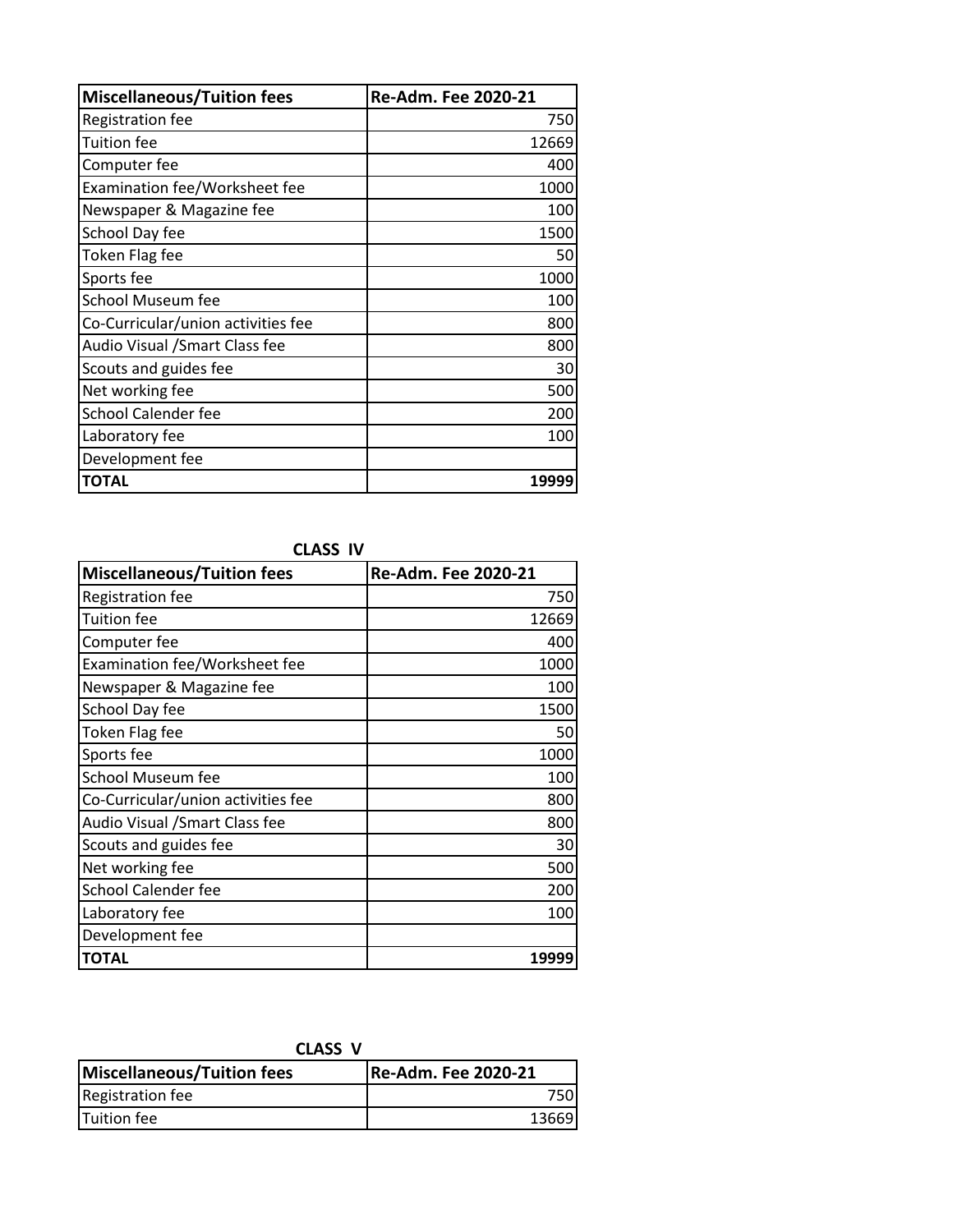| Computer fee                         | 400   |
|--------------------------------------|-------|
| Internet fee                         | 500   |
| <b>Examination fee/Worksheet fee</b> | 1000  |
| Newspaper & Magazine fee             | 100   |
| School Day fee                       | 1500  |
| Token Flag fee                       | 50    |
| Sports fee                           | 1000  |
| Professional Guidance fee            | 500   |
| <b>School Museum fee</b>             | 100   |
| Co-Curricular/union activities fee   | 800   |
| Audio Visual / Smart Class fee       | 800   |
| Scouts and guides fee                | 30    |
| Net working fee                      | 500   |
| <b>School Calender fee</b>           | 200   |
| Laboratory fee                       | 100   |
| Development fee                      |       |
| <b>TOTAL</b>                         | 21999 |

# **CLASS VI**

| <b>Miscellaneous/Tuition fees</b>  | Re-Adm. Fee 2020-21 |
|------------------------------------|---------------------|
| Registration fee                   | 750                 |
| <b>Tuition fee</b>                 | 13669               |
| Computer fee                       | 400                 |
| Internet fee                       | 500                 |
| Examination fee/Worksheet fee      | 1000                |
| Newspaper & Magazine fee           | 100                 |
| School Day fee                     | 1500                |
| <b>Token Flag fee</b>              | 50                  |
| Sports fee                         | 1000                |
| <b>Professional Guidance fee</b>   | 500                 |
| School Museum fee                  | 100                 |
| Co-Curricular/union activities fee | 800                 |
| Audio Visual / Smart Class fee     | 800                 |
| Scouts and guides fee              | 30                  |
| Net working fee                    | 500                 |
| <b>School Calender fee</b>         | 200                 |
| Laboratory fee                     | 100                 |
| Development fee                    |                     |
| <b>TOTAL</b>                       | 21999               |

# **CLASS VII**

| LLAJJ VII                         |                     |
|-----------------------------------|---------------------|
| <b>Miscellaneous/Tuition fees</b> | Re-Adm. Fee 2020-21 |
| <b>Registration fee</b>           |                     |
| Tuition fee                       | 13669               |
| Computer fee                      |                     |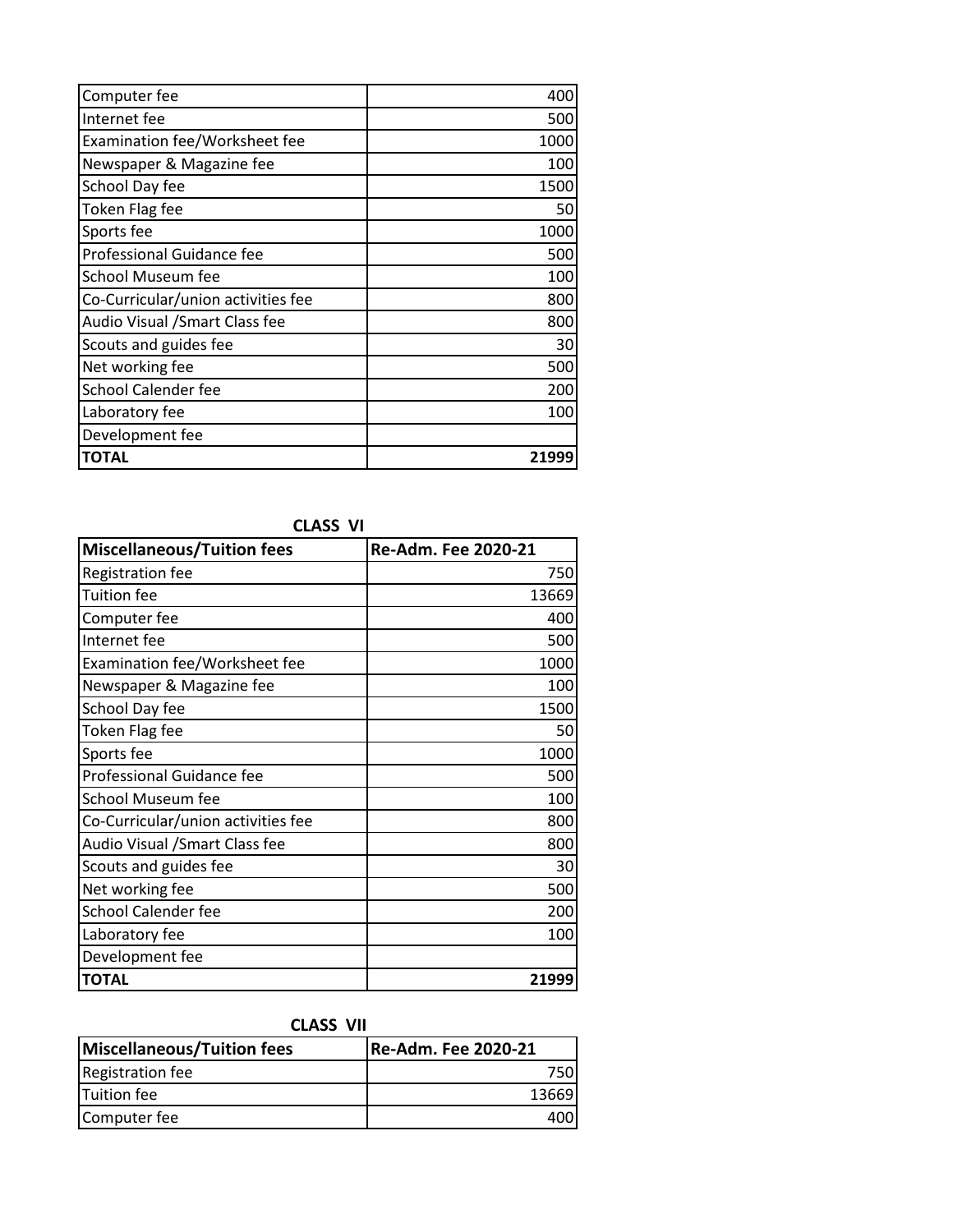| Internet fee                       | 500   |
|------------------------------------|-------|
| Examination fee/Worksheet fee      | 1000  |
| Newspaper & Magazine fee           | 100   |
| School Day fee                     | 1500  |
| <b>Token Flag fee</b>              | 50    |
| Sports fee                         | 1000  |
| Professional Guidance fee          | 500   |
| School Museum fee                  | 100   |
| Co-Curricular/union activities fee | 800   |
| Audio Visual / Smart Class fee     | 800   |
| Scouts and guides fee              | 30    |
| Net working fee                    | 500   |
| School Calender fee                | 200   |
| Laboratory fee                     | 100   |
| Development fee                    |       |
| <b>TOTAL</b>                       | 21999 |

### **CLASS VIII**

| <b>Miscellaneous/Tuition fees</b>  | Re-Adm. Fee 2020-21 |
|------------------------------------|---------------------|
| <b>Registration fee</b>            | 750                 |
| <b>Tuition</b> fee                 | 20331               |
| Computer fee                       | 500                 |
| Internet fee                       | 500                 |
| Examination fee/Worksheet fee      | 2000                |
| Newspaper & Magazine fee           | 100                 |
| School Day fee                     | 1500                |
| <b>Token Flag fee</b>              | 50                  |
| Sports fee                         | 1000                |
| <b>Professional Guidance fee</b>   | 500                 |
| School Museum fee                  | 100                 |
| Co-Curricular/union activities fee | 800                 |
| Audio Visual / Smart Class fee     | 900                 |
| Scouts and guides fee              | 30                  |
| Net working fee                    | 500                 |
| School Calender fee                | 200                 |
| Laboratory fee                     | 200                 |
| Development fee                    |                     |
| Govt. Fee                          | 38                  |
| <b>TOTAL</b>                       | 29999               |

| -------                           |                      |
|-----------------------------------|----------------------|
| <b>Miscellaneous/Tuition fees</b> | Re-Adm. Fee 2020-21! |
| <b>Registration fee</b>           |                      |
| Tuition fee                       | 20331                |
| Computer fee                      |                      |